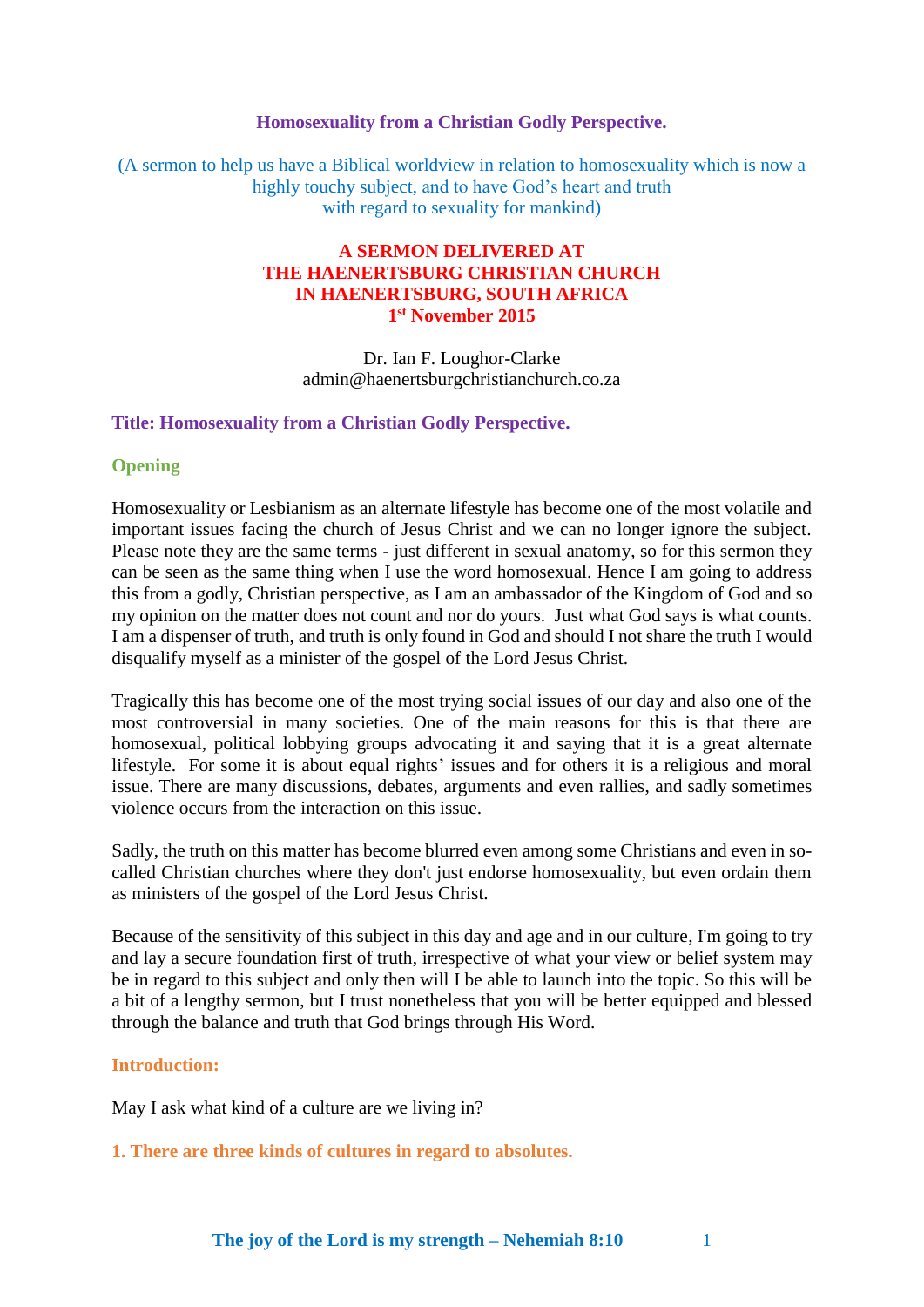The first culture that we are living in is a **Theonomose** culture (theo – God; nomous – law). Therefore it means a law governed by God or being subject to God's authority. This is where the law of God is so embedded in our hearts that we all think in the same way. And in most Western cultures today this is no longer the case, and in fact around the world.

The second culture that we are living in is a **Heteronomous** (Hetero – another; nomous – law). This is where the mainstream of the culture is dictated by the leadership at the top. Marxism for an example was a picture of a Heteronomous culture where those at the top controlled the masses. When Hitler ran Germany it became a Heteronomous culture. Islam is a heteronomous culture and this can be clearly seen in Saudi Arabia, Iran and the like. Here you will see the leaders at the top dictating when the people must fast and when they can eat and what they can eat and cannot eat and what they may wear and what they may not wear. Who they can be associated with and who they may not be associated with or seen with and even when they are to wash their feet and hands before they worship. This is what you call a heteronomous culture.

Do you want to live in a Heteronomous culture? No

So are we a Theonomose culture or Heteronomous culture?

Neither of the two.

Then the third culture is an **Autonomous Culture** (auto – self; nomous – law) which means that each individual person dictates his/her own moral law or prerogatives.

So can you tell me what type of a culture do you think that we are living in today?

**Answer:** Yes, I would agree with you that we are living in an autonomous culture!

| THE THREE CULTURES IN REGARD TO ABSOLUTES. |                    |                                       |                            |                 |
|--------------------------------------------|--------------------|---------------------------------------|----------------------------|-----------------|
| N <sub>0</sub>                             | <b>Different</b>   | Definition of the culture             | Now in the $21st$ Century  | <b>Cultural</b> |
|                                            | <b>Cultures</b>    |                                       |                            | beliefs.        |
| -1                                         | <b>Theonomous</b>  | Law governed by God or being          | This is no longer the case | Christianity.   |
|                                            | $theo - God$       | subject to God's authority.           | in the world today.        |                 |
| $\overline{2}$                             | Heteronomous       | The mainstream of the culture is      | Dictatorships are found    | Islam.          |
|                                            | $hetero - another$ | dictated by the top leadership.       | in some countries.         | Marxism.        |
| 3                                          | Autonomous         | Each individual person dictates their | The<br>world<br>western    | New-agers.      |
|                                            | $auto - self$      | own moral law or prerogatives.        | today.                     | Atheists.       |

Now I would like to ask you if you are willing to give me the privilege of my autonomy when I disagree with your belief or view or are you going to switch to heteronomous dictatorship mode and then try to dictate what I must and must not believe or else I am in trouble? Do you see this is the sociological dilemma that we are sitting with today on the topic of homosexuality and lesbianism? We live in an autonomous culture, but then the minute people don't agree with us, they want to switch to a heteronomous attitude. You see in an autonomous culture the one will always clash with the other and will at all times be at odds with one another and that is the sociological problem that we are sitting with today.

Now the problem is that sociologically we are now in a conundrum because we have two views and belief systems that are incompatible and will never see eye to eye and if there is not mutual respect for each other's beliefs, you will always be at war with one another.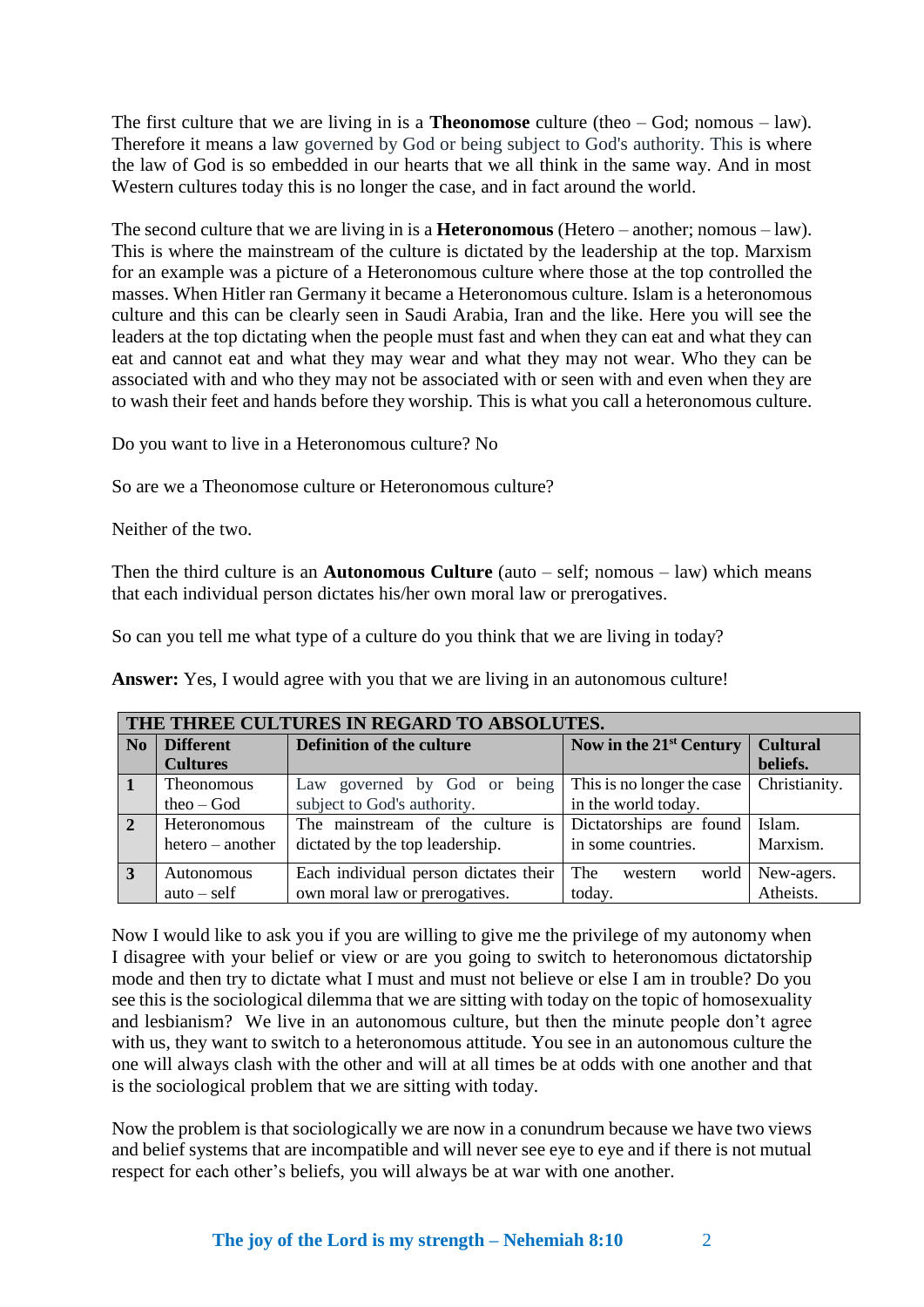Christians are the main people who have been targeted as those who reject the legitimacy of the homosexual lifestyle and are routinely branded as homophobic, intolerant and even hateful. In many circles now, there is a tremendous amount of intimidation regarding this touchy issue and this should never be the case from whichever side of the fence you sit in this regard. For those of you who are not aware, Islam and Judaism, as well as Christianity, do not regard homosexuality as an alternate lifestyle, but as sinful behaviour that will be judged by God, yet it seems that only the church of Jesus Christ is targeted because of an evil political agenda which we will not get into today.

## **2. There is a lack of knowledge worldwide between right and wrong.**

Tragically the world has lost its way when it comes to mortality. Many people in the world today do not know the difference between right and wrong: hence the lawlessness of society worldwide today. And one cannot find the basis of truth in one's experience, emotion or lifestyle, but this has to be found in the book of truth which is the Word of God known as the Bible.

We need to know what it says and choose to submit to its teachings, as that is what brings life, and anything outside of that brings death. God is by His nature good, holy, perfect, loving, patient, merciful, gracious and many other good things. God issued forth commandments which thus become our moral duties to follow for our own good and not to constrain us or make our lives miserable. Even these basic moral duties have been thrown out by most of the world leaders and even so-called Christian churches of today, and that is why this world is in such a mess.

Some of the moral duties by which God calls us to live are as follows:

#### Exodus 20:13–17

- <sup>13</sup> "You shall not murder.
- <sup>14</sup> "You shall not commit adultery.
- <sup>15</sup> "You shall not steal.
- <sup>16</sup> "You shall not give false testimony against your neighbor.
- <sup>17</sup> "You shall not covet your neighbor's house. You shall not covet your neighbor's wife, or his manservant or maidservant, his ox or donkey, or anything that belongs to your neighbor."

For those of you who do not realise or know this truth that we are not under the law, but we are under grace. However the law still applies and we are not called or given license to violate it in any way, because God put it in place to be obeyed because it is in our obedience that we are protected from much harm and misery in our lives. When we do not obey God's commands, we are morally guilty before Him and we need forgiveness. However, forgiveness is not forthcoming unless there is repentance and acknowledgement of sin. So it is not so much about feeling guilty as it is about being guilty regardless of how we feel. Tragically many people nowadays do not feel guilty because of an insensitive conscience and one that has been sold out to sin. However, if I've broken God's law in any way, I'm guilty regardless of my feelings. This means that I cannot think that a specific lifestyle or behaviour is acceptable because I think it feels good. Let me give you an example! If I according to my feelings, did not feel that murder is wrong and justified murdering someone when they angered me, does it now mean because I am angry, that murder is okay? Now the truth of the matter is that murder is wrong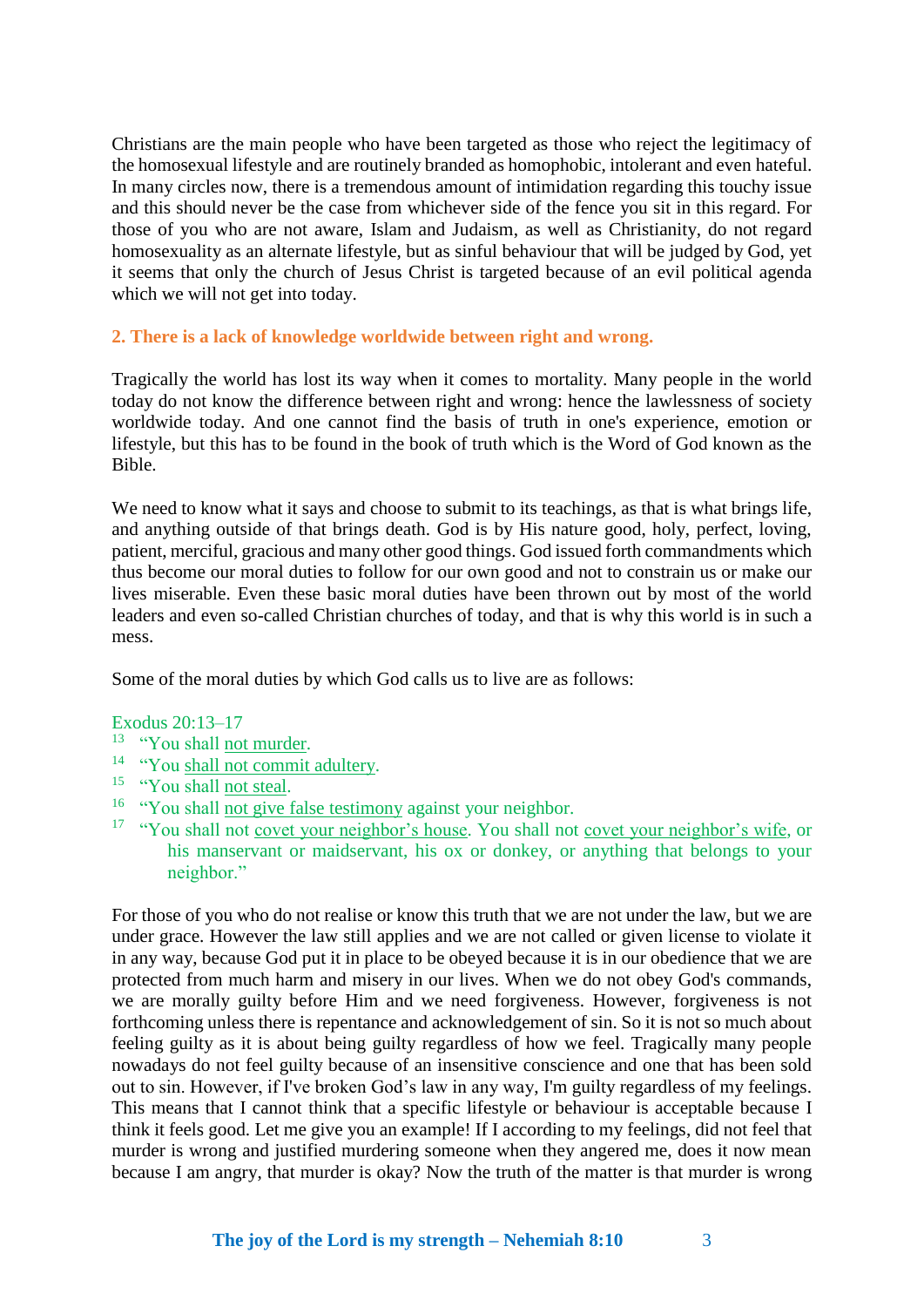because God said it is wrong and hence my feelings or emotions on the matter are of no consequence and totally irrelevant. Likewise on the subject of homosexuality, and for that matter any other sexual sin outside of marriage.

Sadly, God is no longer taken into account when it comes to lawmaking, and that is why the concept of moral obligation nowadays no longer makes any sense. Let me just add that I feel terribly sorry for the lawmakers in countries today that choose not to consult God and His Word, for they will be judged most harshly by God unless they repent and come back to God and His ways.

Many people are now propagating that God does not exist and this would mean that right and wrong does not exist either. If right and wrong did not exist and you believe that lie, then you also have to believe that there is no such thing as discrimination irrespective of what that discrimination might be. That would mean that anyone can have a view and discriminate against anyone else and you could not make any moral judgment, for there is neither right nor wrong. So if you do believe that there is right and wrong, then you have to take into account what God says and you cannot know what He says on the subject without going to the Scriptures. Also remember that you and I are nothing, because God is the one who determines what is right and wrong and we either choose to obey Him as the Author of life or we choose to disobey Him.

Now let us have a look at the theological issue and what the Christian culture should look like - or a Theonomous culture should look like.

### **3. There remains the question whether racism is wrong.**

May I ask you all a question yet again before we look into this further?

Is racism wrong?

**Answer:** Yes of course.

The reason that racism is wrong is because one's race and ethnicity is sacred and we have no right to violate one's race or ethnicity because it is a sacred gift from God and no one has the right to violate another's race or ethnicity. So we have no right to desacrelise another person's race.

### **4. There is no question that racism is wrong and likewise that sexuality is sacred.**

So then can you tell me how can we desacralise sexuality, but not desacralise race?

Now the reason Christians react against the issue of homosexuality or lesbianism is because sexuality is sacred and you cannot violate it. Sex is a sacred gift from God. None of us can justify an **aberration** (a departure from what is normal, usual, or expected) in somebody else's life, more than I can justify my **proclivities** (a tendency to choose or do something regularly; an inclination or predisposition towards a particular thing) to go beyond my marital boundaries. Every abled man here is tempted with sexual sin every single day. The reason for this is that the male human body reacts to what we see and then what we saw is entertained in our imagination and which then gives us the false hint that stolen waters are going to be sweeter. The problem is that they never are and never will be, for they leave you in the end emptier than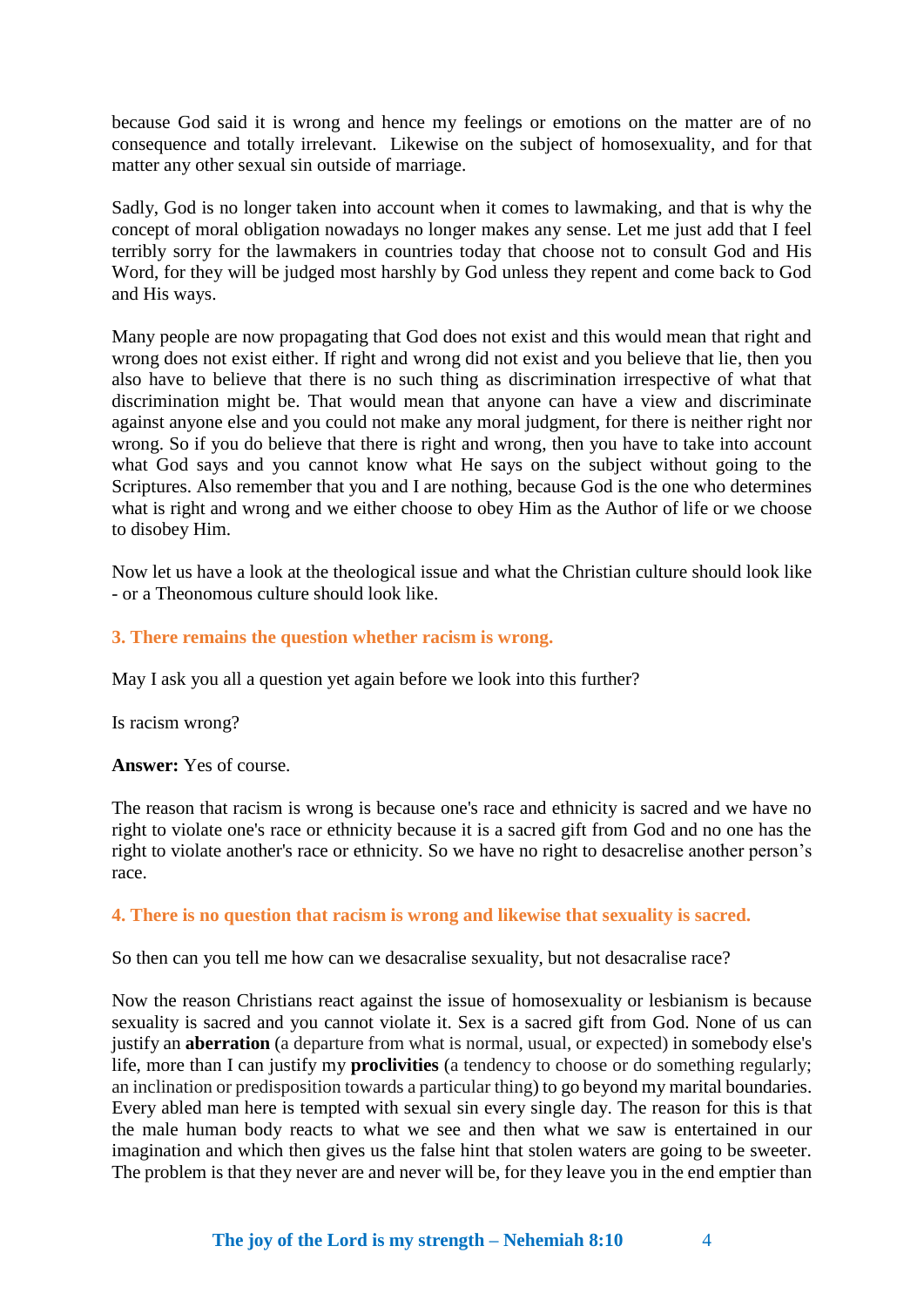before. So a **disposition** or a **proclivity** does not justify expressing that disposition or proclivity and this goes across the board for all and any sexual behavior.

Marriage is the most sacred relationship that you can ever enter into, as it was ordained of God between one man and one woman and any sexual behavior outside this covenant is sinful and will never carry the blessing or approval of God. God intended that marriage be the most sacred relationship that you can ever enter into, and so having any sexual relations outside of this is sinful no matter how nicely you may try to sugar-coat this desacrelise it.

God created the mystique and the majesty and the charm and the complementary nature of womankind in a way that made it possible for only her to meet the man's emotional and sexual needs. That is why that complementary nature cannot be found outside of a one-man onewoman marriage covenant, for that is the design from God. Anything outside of this is perverted, immoral, detestable and unnatural and will never fill the sexual and emotional need God placed within mankind.

Sexual relations according to God's plan are reserved purely for marriage and for those of you who have had the definition of marriage blurred in your understanding, it is between one man and one woman and this will never change even if man may try to change the definition. So all sexual activity outside of marriage is a sin whether it be either premarital sex, extramarital sex, homosexuality, lesbianism, fornication or bestiality, etc. God intended that all sex be for marriage and marriage alone between one man and one woman and anything outside of this is wrong, ungodly, and sinful and God will judge that behaviour.

You can see that in the Greek there are 4 words for love and only in a marriage relationship can these 4 loves meet, merge and blend to make the perfect love relationship.

# **In Greek there are 4 words for love:**

- 1. **Agape** unconditional love or God's love.
- 2. **Eros** sexual love or romantic love.
- 3. **Philia** friendship love or brotherly love.
- 4. **Storge** protective love or parental love or family or affectionate love.

Now the beautiful thing is that marriage is the only situation that pulls all four of these together into one. You cannot remove any of these from the love within marriage or you will distort the true meaning of a loving marriage.

That is why the marriage covenant between one man and one woman is sacred, and trying to redefine marriage means that you are desacrelising what God put in place and is an abomination, evil, ungodly and wicked, and you are now playing with God and you will go to hell unless you repent and change if you propagate this lie.

Now that is why all departures from this marriage commitment are wrong and sinful. However, trying to make only one behaviour aberrant to the sacredness of marriage is wrong and unacceptable in the sight of God. Thus all sexual departures away from this are sinful and wrong and not acceptable before God. So please, please do not just take homosexuality as aberrant, for that is wrong in the sight of God, for any aberration outside of the four kinds of love being fulfilled is wrong and the only time it can be filled is in a healthy covenant marriage commitment.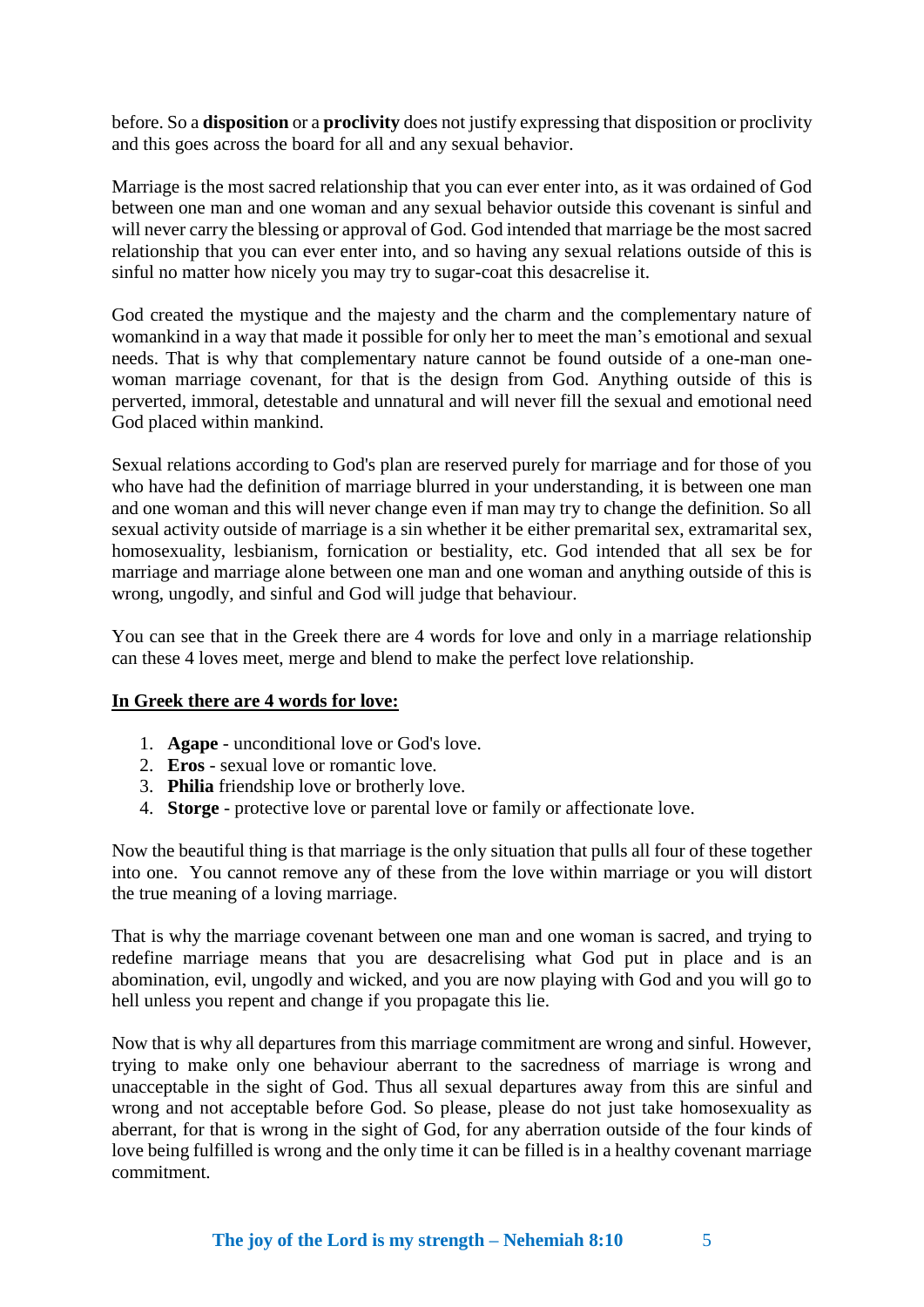We cannot, and have no right to interpret the Bible through the lens of our own sexual orientation or disposition or proclivity. We have to interpret our sexuality through the lens of the Bible.

We all as Christians need to start from the premise that the Word of God is flawless and perfect in every way and we need to live according to God's ways are not our ways.

This means that whatever God says, we need to obey and joyfully follow.

**So a theological or Christian position is that marriage is a consummate relationship between one man and one woman in the procreative act in the sacredness of a commitment for life. If you claim to be a Christian and depart from this truth, then you are lying to yourself and others and you are certainly not a Christian, but a heathen and not my brother or sister in Christ.** 

## **5. There is much spoken against homosexuality in the Bible.**

Yes, as all of us know if we have read the Bible, it clearly forbids homosexuality. In fact there are six places in the Bible where homosexuality is addressed – three in the Old Testament and three in the New Testament. All six of these passages unequivocally condemn homosexual acts. And then to bring further clarity on the matter, there are many passages dealing with marriage and sexuality which bring greater clarity on human sexuality and the bounds within sex can be enjoyed.

#### Leviticus 20:13

 $13$ " 'If a man lies with a man as one lies with a woman, both of them have done what is **detestable**. They must be put to death; their blood will be on their own heads.

### Leviticus 18:22–25

<sup>22</sup>" 'Do not lie with a man as one lies with a woman; that is **detestable**.

<sup>23</sup> " Do not have sexual relations with an animal and defile yourself with it. A woman must not present herself to an animal to have sexual relations with it; that is a **perversion**.

 $\frac{24}{34}$ " 'Do not defile yourselves in any of these ways, because this is how the nations that I am going to drive out before you became defiled.

The penalty was prescribed to Israel by God for any act of homosexuality along with adultery, incest and bestiality and this was that the offender be put to death. This would mean that any of these sexual sins would be seen as serious and detestable in God's sight and I assure you that His view has not suddenly changed from the Old to the New Testament.

The third horrifying story of homosexual behaviour is found in the story in Genesis 19 where men of Sodom attempted to gang-rape Lot's visitors. Most of us know that God destroyed Sodom because of this wickedness.

If this does not seal it for you, then let us look at the New Testament that also forbids homosexual behaviour.

#### Romans 1:20–27

**20** For since the creation of the world God's invisible qualities—his eternal power and divine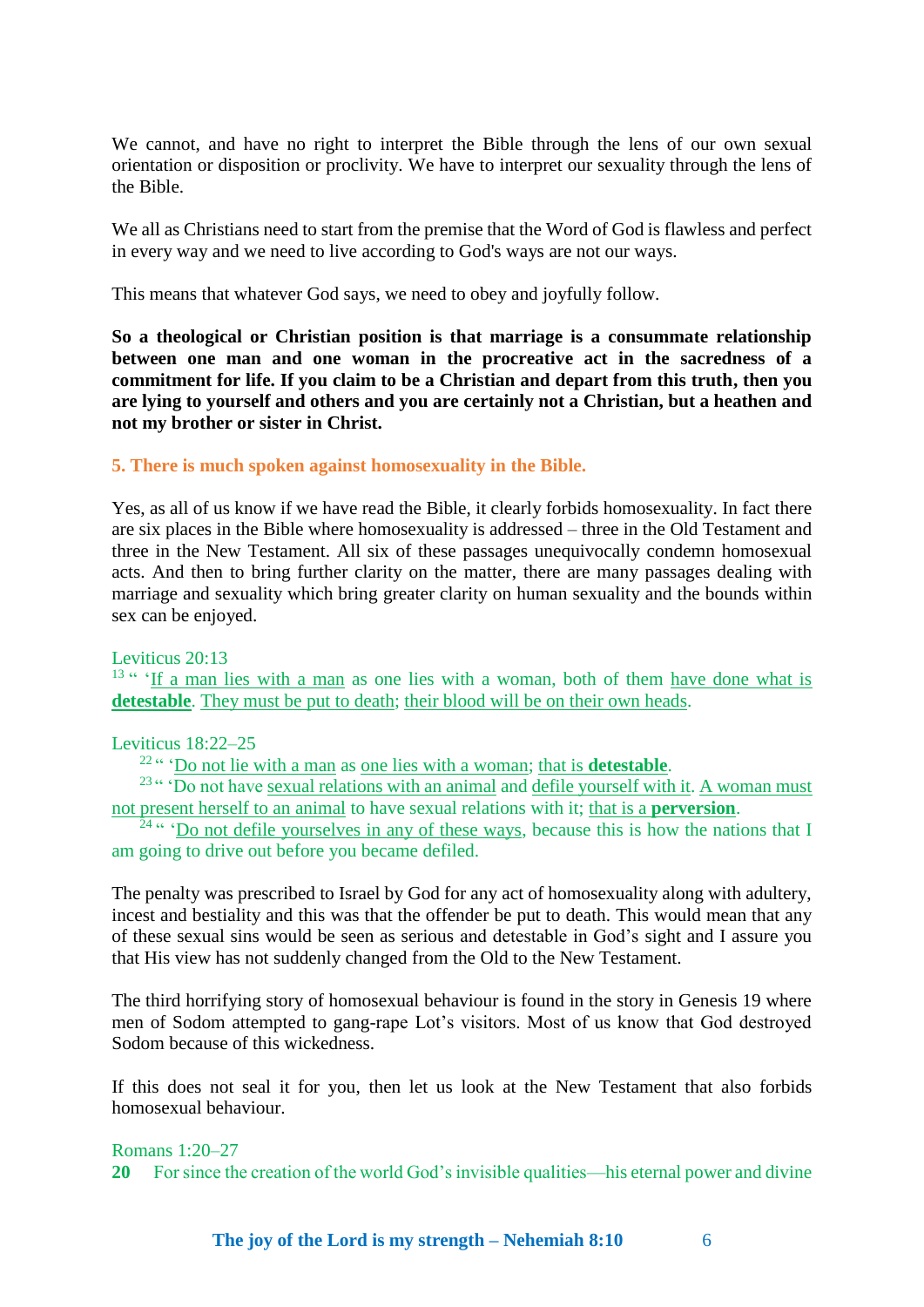nature—have been clearly seen, being understood from what has been made, so that people are without excuse.

**21** For although they knew God, they neither glorified him as God nor gave thanks to him, but their **thinking became futile** and their foolish hearts were darkened. **22** Although they claimed to be wise, they became fools **23** and exchanged the glory of the immortal God for images made to look like a mortal human being and birds and animals and reptiles.

**24** Therefore **God gave them over in the sinful desires** of their hearts to **sexual impurity** for the **degrading of their bodies** with one another. **25** They exchanged the truth about God for a lie, and worshiped and served created things rather than the Creator—who is forever praised. Amen.

**26** Because of this, **God gave them over to shameful lusts**. Even their **women exchanged natural sexual relations for unnatural ones. 27** In the same way the men also abandoned natural relations with women and were **inflamed with lust for one another**. Men committed **shameful acts with other men**, and received in themselves the due penalty for their error.

## 1 Corinthians 6:9–11

**9** Or do you not know that wrongdoers will not inherit the kingdom of God? Do not be deceived: Neither the sexually immoral nor idolaters nor adulterers nor men who have sex with men **10 nor** thieves nor the greedy nor drunkards nor slanderers nor swindlers will inherit the kingdom of God.

## 1 Timothy 1:8–11

**8** We know that the law is good if one uses it properly. **9** We also know that the law is made not for the righteous but for lawbreakers and rebels, the ungodly and sinful, the unholy and irreligious, for those who kill their fathers or mothers, for murderers, **10** for the sexually immoral, for those practicing homosexuality, for slave traders and liars and perjurers—and for whatever else is contrary to the sound doctrine **11** that conforms to the gospel concerning the glory of the blessed God, which he entrusted to me.

So the Bible is very clear when it comes to homosexual behaviour and in fact all other sexual sins, for any sex outside of a one-man, one-woman marriage relationship is regarded as sin. God's plan for human sexual activity is reserved for marriage and any sexual activity outside of this, whether it be extramarital sex, premarital sex, homosexual sex or the like, is forbidden by God. Sex is designed for marriage and marriage alone.

# Genesis 2:24–25

<sup>24</sup> For this reason a man will leave his father and mother and be united to his wife, and they will become one flesh.

 $25$  The man and his wife were both naked, and they felt no shame.

God even goes so far as to mention that the marriage between a man and his wife is a symbol of the relationship between Christ and His church and when we go against this into a homosexual union, it is a mockery of God's plan and will.

Jesus never mentioned the word homosexual behavior. However he did mention sexual immorality which involved any sexual behaviour that is outside the plan and will of God. He did confirm that marriage was between one man and one woman when he quoted the passage found in Genesis that we read in Mark 10:6–8. Two men can never become one, for men only have an exit for those of you that have not realised. I do not want to become crude but it is unnatural and rather obvious and it is shameful to fight to have this approved, as the Bible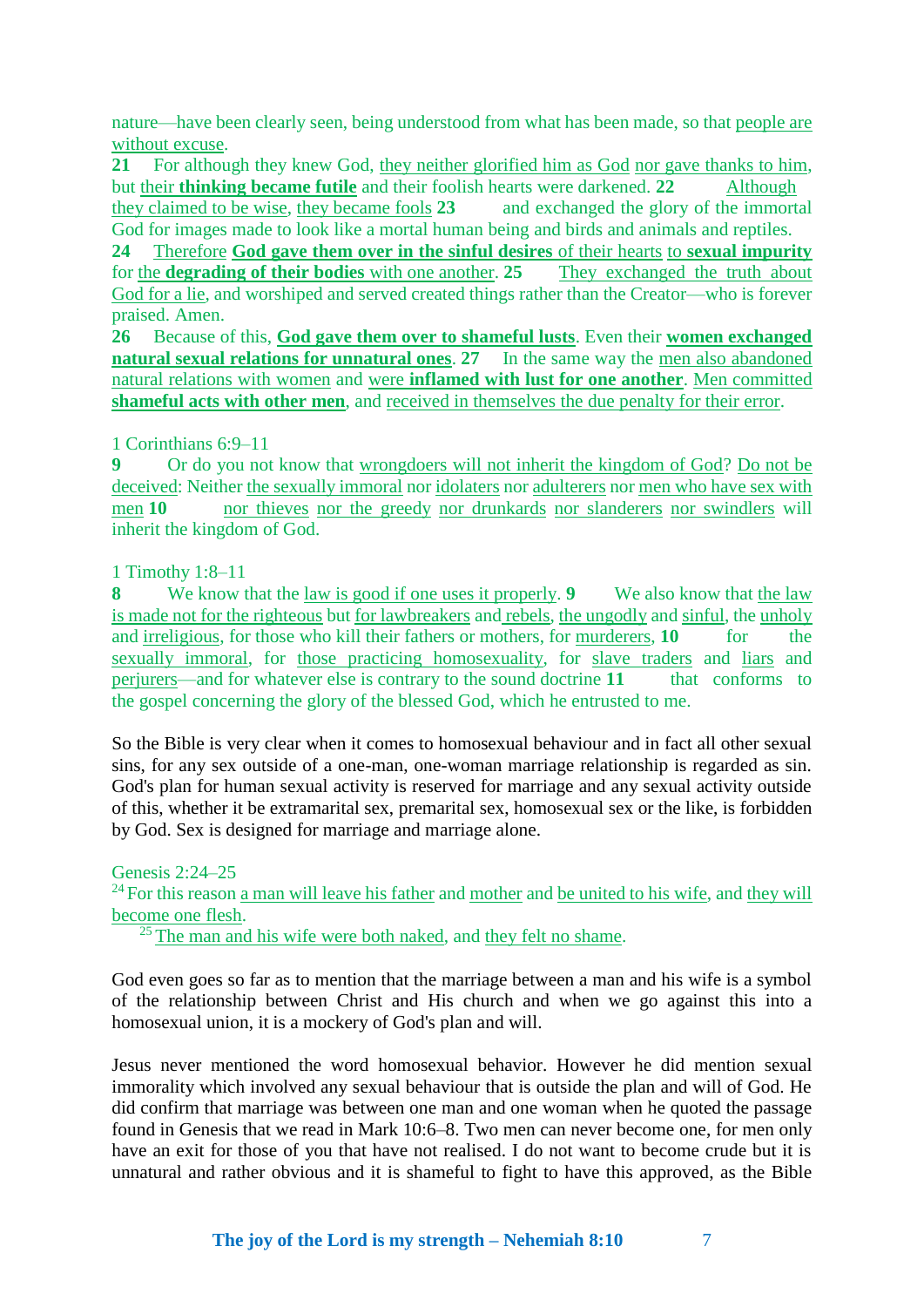clearly mentions it is detestable, shameful, indecent, perverted and unnatural. In the Bible it is clear that it is a depraved mind that delves into sexually immoral behaviour whatever that kind may be. Let me be quite blunt. Are any of you here willing to put your hand into a septic tank and call that great and lobby for it as a healthy practice? When we think of it in the natural, all of us will say absolutely no ways, but that is basically what homosexuals do and that is why God says that it is detestable, shameful, perverted and it is an indecent act coming from a depraved mind. All of us know that it is illegal for you and I to enter through an exit. You must understand that our exits are a garbage disposal unit and hence it is detestable and unnatural even within marriage.

One of the other main reasons is that they cannot procreate and replenish the earth which was one of God's desires and plans. I personally believe that it is part of the One World Government plan to diminish the world population and this is one of the most brilliant ways to bring it about. Homosexuals on average only live to the age of 46, whereas a heterosexual male lives to about 76 years of age.

Just to let you know that homosexuality was as widespread in ancient Greek and Roman society as it is today, so it is nothing new. We need to stand up and speak out against all forms of sexual behaviour outside of marriage and not just brand one immoral behaviour as sinful, as any sexual behaviour outside of marriage is sinful including shacking up together, as that is fornication which is sex before marriage.

Would you not agree that all self-destructive behaviours are wrong and should not be encouraged? Homosexual behaviours are one of the most destructive and harmful behaviours to engage in. Sadly, Hollywood and the media try to portray and put a happy face on homosexuality and promote it as a happy lifestyle when in actual fact the truth of the matter is that it is a dangerous, dark and twisted lifestyle. It is very similar to an addictive, destructive lifestyle like alcoholism.

Dr. Thomas Schmidt in his book "Straight and Narrow" gives some startling research. There is almost compulsive promiscuity among homosexuals with 75% of homosexual men having more than 100 sexual partners during their lifetime, with more than half of them being strangers. Only 7% of homosexual woman and 8% of homosexual men have lasting relationships for more than three years. Male homosexuals on average have over 20 partners a year. There is basically no lifelong faithfulness among homosexuals. Generally speaking, homosexuals are three times more likely to be problem drinkers in relation to the general population. 47% of male homosexuals have a history of alcohol abuse and 51% have a history of drug abuse. 40% of homosexual men and 37% of female homosexuals have a history of major depression compared with only 3% of men in general. The suicide rate among homosexual men is six times higher than that of heterosexual men.

The male and female bodies are perfectly complementary and are designed for sexual intercourse in a way that two male bodies most certainly are not. Most homosexual activity is incredibly destructive to the human body, resulting eventually in prostate damage, chronic incontinence, diarrhea, ulcers and ruptures, without mentioning the fact that sexually transmitted diseases are rampant because the anus is full of bacteria. It also increases the risk of anal cancer and weakens the anal sphincter and can cause anal fissures. 75% of homosexuals carry one or more sexually transmitted disease apart from AIDS. There are many more diseases but I'm not going to get into that for you can research that yourself, but let me be quite frank that it is frightening if you have to go into the statistics. Did you know that the life expectancy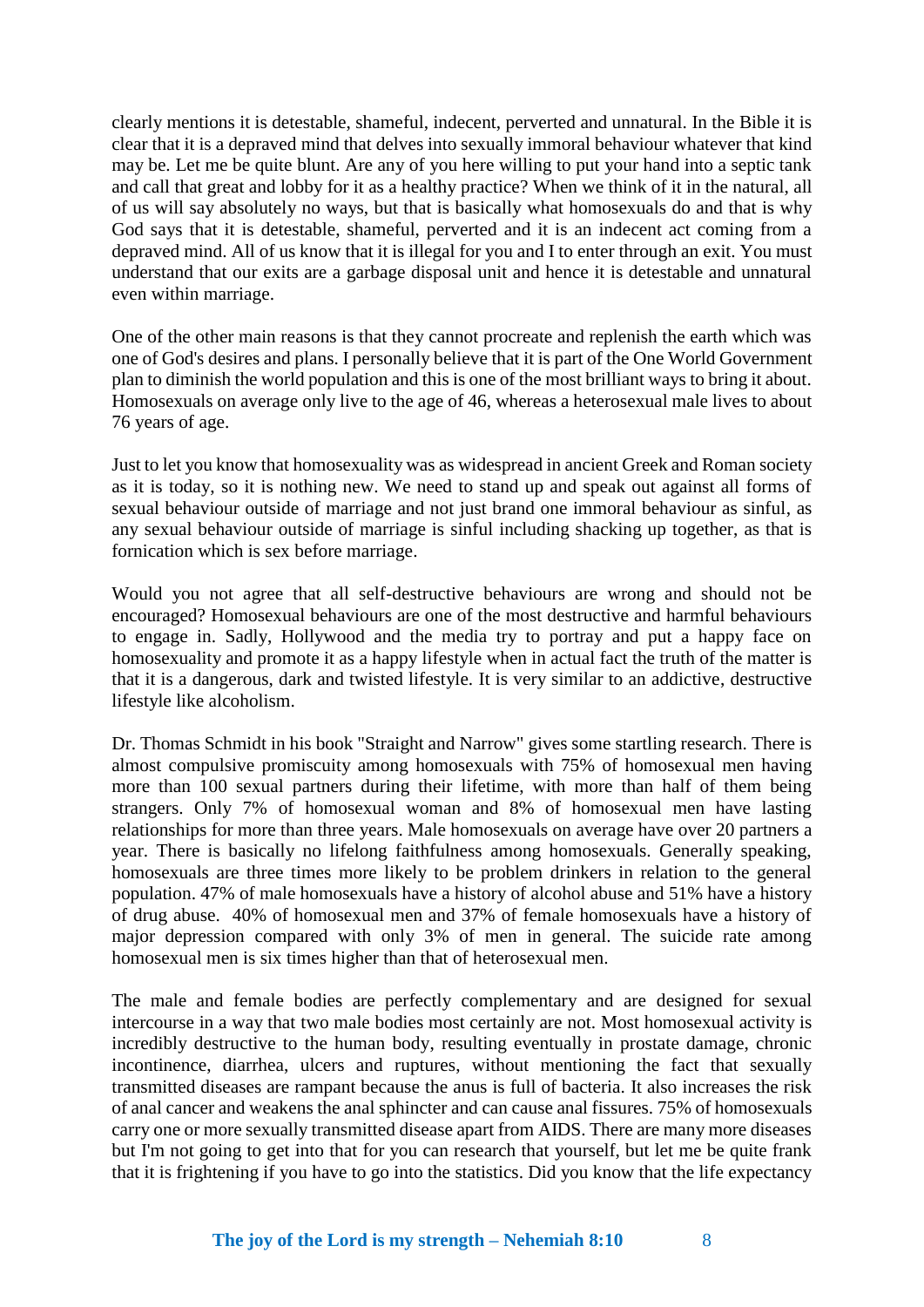of a homosexual male is about 46 years of age (and this does not include those who die of AIDS), as compared to 76 years for other men in general? If you include those who die of AIDS in the statistics, the life expectancy drops down to 39 years of age. And you want to tell me that this is a lifestyle that God has ordained? I don't think so! So apart from Scripture and the Bible and moral principles, it is truly a horrible, self-destructive, injurious lifestyle to engage in when one looks at the statistics.

So those that have homosexual inclinations or disposition or orientation or proclivity are called to keep themselves pure just as any unmarried individual and stay away from such sexual temptations. So if you are unmarried you should practice abstinence from all sexual activity. Remember that this starts in renewing your mind and keeping it pure. Stay away from pornography and fantasizing and keep your thought life clean. If you have gone outside of the sexual arena of your life, marriage or what God prescribes. then you will probably need counselling and help and maybe even deliverance from past experiences, but repent and then stop it immediately so that God's hand of blessing can come over your life again.

# 1 Corinthians 6:12

<sup>12</sup> "Everything is permissible for me"—but not everything is beneficial. "Everything is permissible for me"—but I will not be mastered by anything.

## **To find out what God thinks on this matter we have to go to the Bible.**

- 1. We either choose to obey or disobey God's will found in His Bible.
- 2. God's will is based on the Word of God and not on our opinion.
- 3. God clearly forbids homosexual behaviour as an unnatural lifestyle.
- 4. This means that homosexual behaviour is wrong and is not an alternate lifestyle and this includes, adultery, fornication, paedophilia, pornography, bestiality and any sexual immorality.

### **6. There is no question that our freedom of choice does not legitimize our choice.**

We all have been given one of the most sacred gifts and that is the prerogative of choice. However, we need to understand that our prerogative of choice will always remain this gift. However, our prerogative of choice will not change the outcome of our choice. We need to know that the consequence of our choices are bound to the choice we make and God does not give you the privilege of determining the outcome.

### Genesis 4:7

<sup>7</sup> If you do what is right, will you not be accepted? But if you do not do what is right, sin is crouching at your door; it desires to have you, but you must master it."

Any change or departure from the Biblical mandate of sexuality (and this is confined to marriage between one man and one woman) is wrong and sinful before God and cannot in any way be approved by God or any Christian for that matter. So if you approve of any sexual aberration outside of the Word of God, you are not a Christian and are certainly not my brother or sister in Christ.

So any change or departure from the biblical mandate or biblical view of marriage is unacceptable in the sight of God no matter who we are.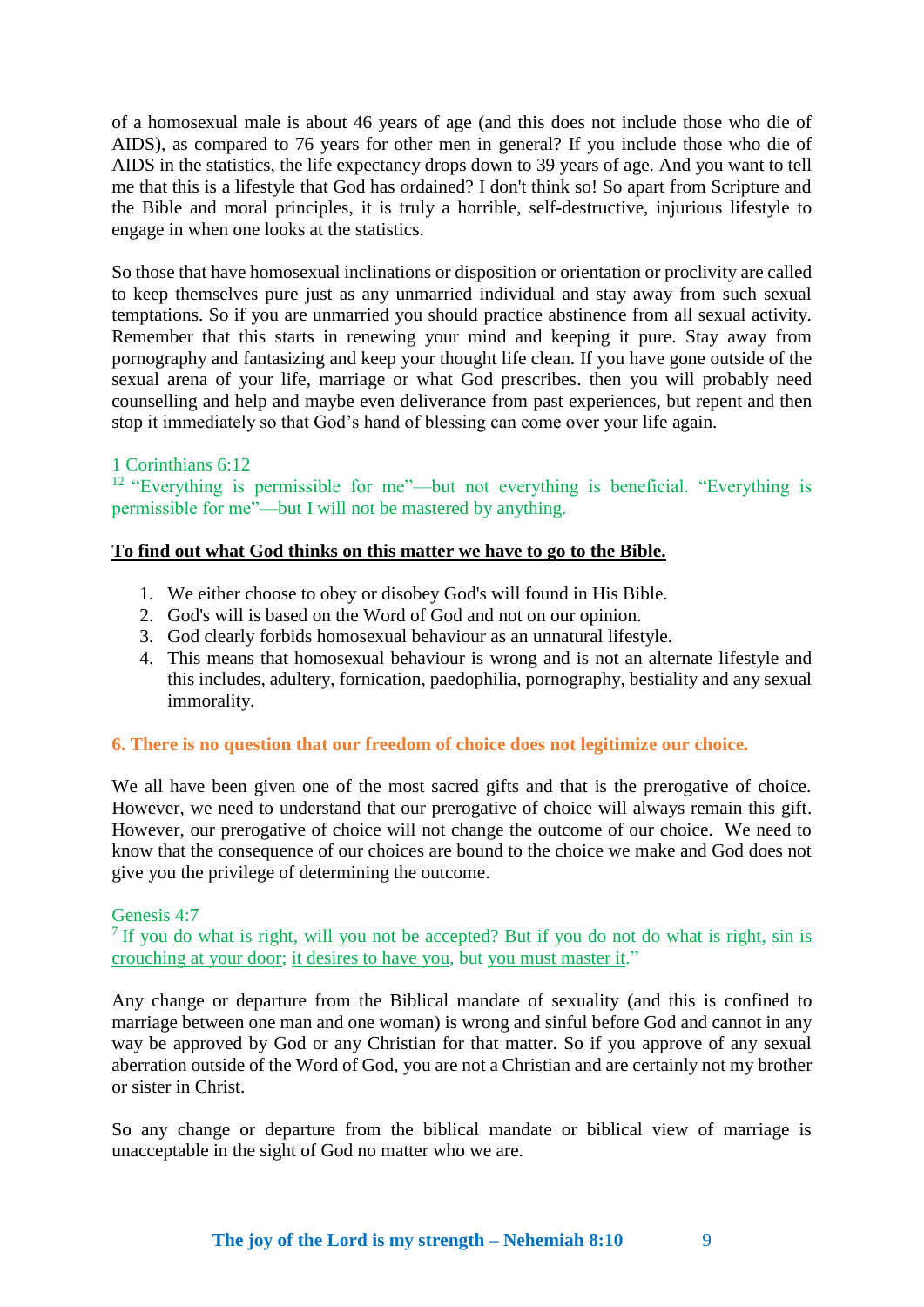Now you do get some people who have a homosexual disposition or orientation, but never live out that orientation or disposition for the sake of their love for Christ, just as those who are married are called not to have an adulterous affair, but to be faithful to their marriage.

So whatever your orientation or disposition may be is not the issue, but what you do with it is the issue. Many people now believe that those that are gay are born that way because of propaganda, but this is a lie from Satan and sadly many people have fallen into this wicked trap of believing this lie. Some defenders of homosexuality are desperately trying to prove that their genes are the cause and not their upbringing or choices. This however is a very foolish argument and unwise because it does not matter if you were genetically disposed to some behaviour or not, because it will never change the fact that now your behaviour or choice is not morally right. If you have to say that you are predisposed to alcoholism. this would not make it right just like if you had to say that you are dispositional or predisposed to paedophilia, it would not make it right. So even if it were completely genetic, this would not make it right, just like a birth defect like a cleft palate which we would always try to correct. So even if they had to prove this genetically (which they will not); it still does not change the fact that it is morally wrong because it is unnatural and God also said so.

Now you might find yourself with homosexual desires or a disposition or proclivity to homosexuality and it might be agonisingly difficult to fight against these desires. We need to understand however, that this is no different to someone burning with desire for someone of the opposite sex. You might even have a disposition towards paedophilia or rape or whatever sexual aberration. So my question to you is: "Are you not called to fight against these ungodly desires or should you just let them take over your life?" Then my question would also be: "Would you be happy with someone choosing that lifestyle taking care of your little baby children?" You see we must be consistent with our reasoning.

Now it does not matter what orientation or disposition you have, if you live it outside of a oneman one-woman marriage it is wrong and is an abomination before the eyes of God and you will be judged by Him most severely.

# **7. There is a calling for Christians to respect and love all of mankind.**

We live in a pluralistic society and we are called to love all of mankind back into right relationship with God and not to condemn them for their autonomy of choice.

We as Christians are to accept other people with different viewpoints irrespective of what the viewpoint or belief system might be. However just because of that it does not mean that we agree with their belief systems or are willing to let go of our belief system. We are called to love all of mankind irrespective of their belief systems for that is our Saviour's mandate and example. However we cannot say that we agree with sin when God calls us to abhor it.

We are, however, called to love all people and are not called to judge anyone outside the church, meaning that everyone can live out whatever sexual lifestyle they choose outside of the church, and we are not to discriminate or judge them, but love them and be willing to share the truth of the good news of the gospel of the Lord Jesus Christ should they want to hear it, but we will never condone their lifestyle as legitimate and holy, for then we disqualify ourselves as children of God.

Galatians 5:16–17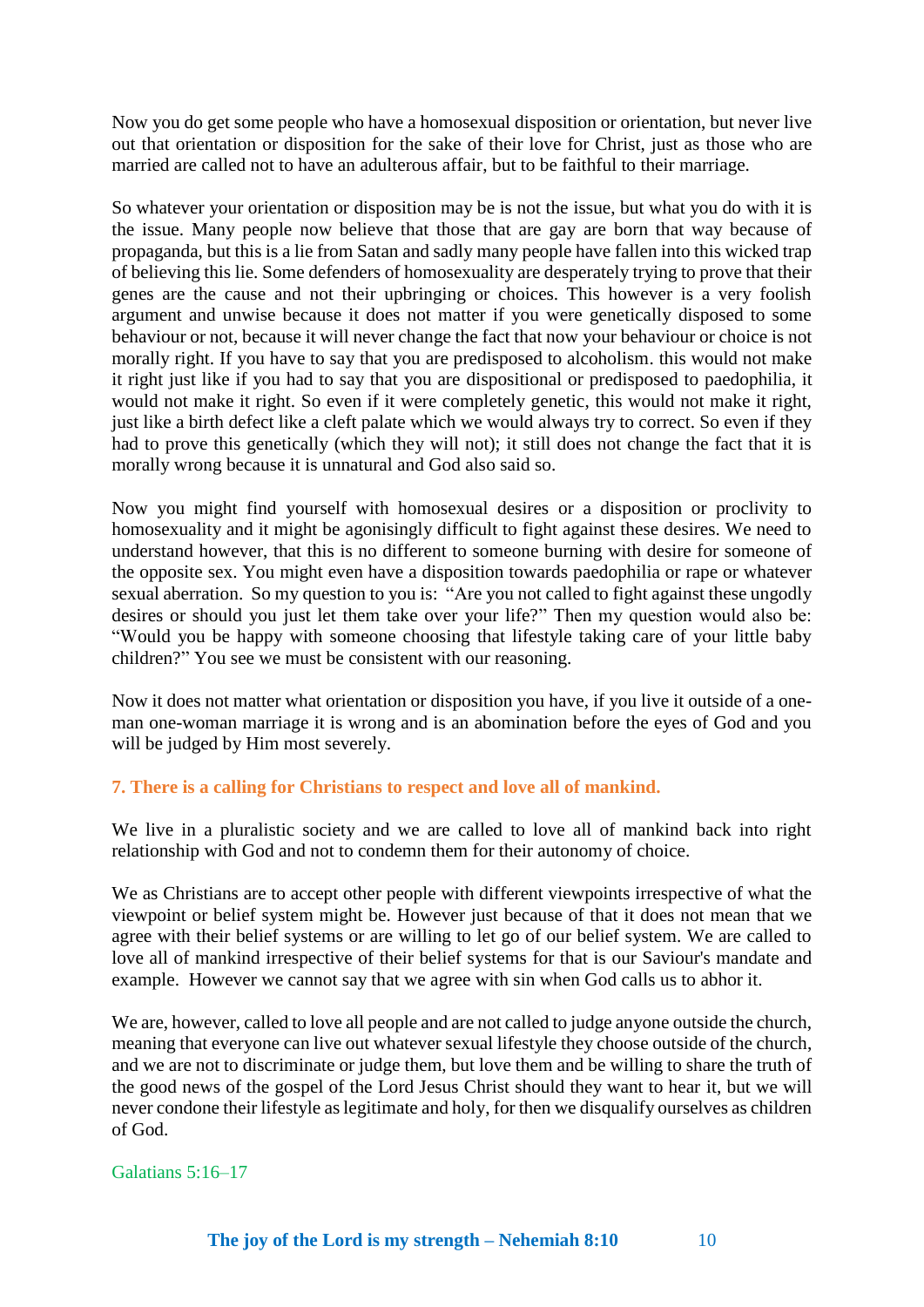<sup>16</sup> So I say, <u>live by the Spirit</u>, and you will not gratify the desires of the sinful nature. <sup>17</sup> For the sinful nature desires what is contrary to the Spirit, and the Spirit what is contrary to the sinful nature. They are in conflict with each other, so that you do not do what you want.

We however, are called to love those that have a disposition or belief system that is contrary to God and His Word. So just because we disagree with someone else's belief system does not mean that we do not love them or that we hate them but rather that we don't agree with them and that is all. We as Christians are called to love and encourage them to make choices in line with God and His Word and not to lobby, judge or criticize them. The reason for this is that we are then not showing love and will never win them to Christ.

Matthew 5:28

**28** But I tell you that anyone who looks at a woman lustfully has already committed adultery with her in his heart.

Proverbs 6:25

**25** Do not lust in your heart after her beauty or let her captivate you with her eyes.

1 Corinthians 6:18

**18** Flee from sexual immorality. All other sins a person commits are outside the body, but whoever sins sexually, sins against their own body.

Job 31:1

**31:1** "I made a covenant with my eyes not to look lustfully at a young woman.

Homosexuality is a sin, but then again so is homophobia.

We cannot be deceived into believing that sin is not sin because it feels good. When you defend your right to a particular sin because you have always felt that way, it does not mean that God legitimizes your sinful behaviour.

So irrespective of what sexual sin that someone may battle with, the root of that sin is what needs to be dealt with in their life. This sexual sin could be pornography, paedophilia, bestiality, homosexuality, fornication or whatever it may be. These are sinful and need to be addressed. However, that is not the root. For some the root of homosexuality is pride or lust or sexual addiction or rebellion against God, or brokenness due to abuse and that is the root that needs to be addressed.

Now let me be straight with you. Sin is sin and we cannot try to sugarcoat it as God's church. Some sins are harder to battle than other sins, but we are still called to resist the temptation of falling into that sin even though it may make you temporarily feel better.

If you struggle with same-sex attraction you have to battle and fight that temptation just like any other person would battle against the temptation of falling into adultery or whatever other sexual sin it might be.

This is a hard and heavy cross to bear, but you can know that God will help you carry this burden. Now as Christians who do not struggle with same-sex attraction, we are not to make